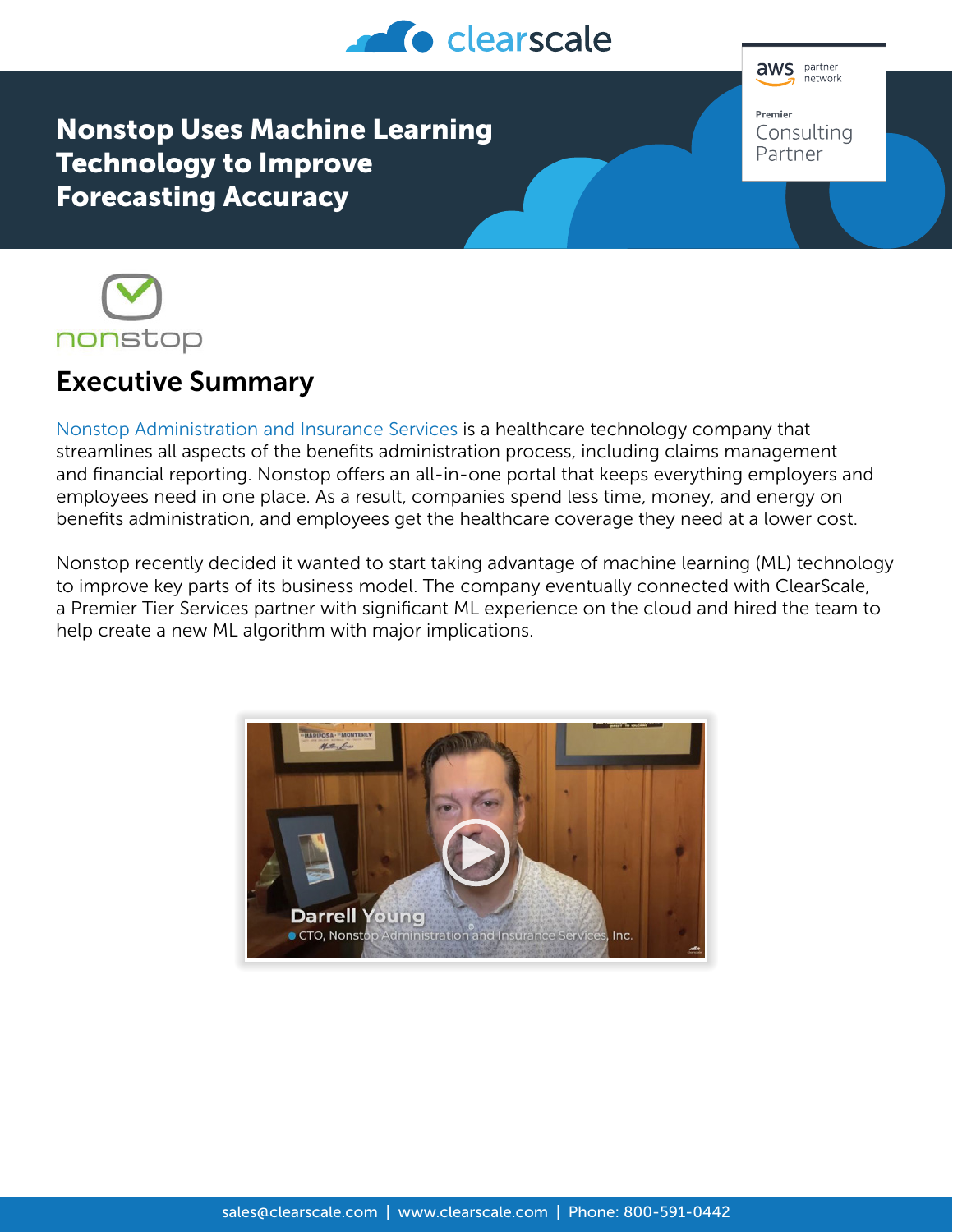

## The Challenge

One critical part of Nonstop's work is estimating employer healthcare costs for the upcoming year. Of course, this is easier for existing clients, as Nonstop can look back on historical data and extrapolate forward from there. But estimating costs for new clients is harder, especially when there is little data available.

To overcome this challenge, Nonstop co-founder, David Slows, a mathematician by training, would run his own calculations to come up with an estimate. The problem was that this process was time-consuming and error prone. It introduced a bottleneck into the company's business model. Consequently, Nonstop decided to look into automating the cost prediction process with a sophisticated ML algorithm.

The problem was that the internal team didn't have a lot of experience building and training ML algorithms on the cloud. Nonstop wanted to hire a consultant that had proven ML expertise on Amazon Web Services (AWS), the company's cloud platform. Fortunately, ClearScale had everything needed to help bring Nonstop's vision to life, including the AWS Machine Learning Competency.

"I can definitely foresee future projects with ClearScale. The team was great. They really sought the best talent possible for this particular project. Overall, the experience was really smooth, and they provided us with all the information we needed to carry forward."

**Darrell Young, CTO & Co-founder, Nonstop Administration and Insurance Services** 

## The ClearScale Solution

ClearScale's knowledge of AWS' ML capabilities and services was instrumental in the project's success. The ClearScale team was able to hit the ground running and knew exactly how to best tackle Nonstop's project by leveraging AWS services Amazon Forecast and Amazon Sagemaker.

Along the way, Nonstop's CTO Darryl Young helped address any technical questions about the company's technology, clearing the way for ClearScale to focus on training and testing the new algorithm. In addition, ClearScale trained Nonstop's team on how to manage the algorithm. The client can now change parameters or adjust how the algorithm works without ClearScale's guidance.

Throughout the entire project, ClearScale was available for questions and collaboration. The Nonstop and ClearScale project teams shared a Slack channel to keep an open line of communication. ClearScale's project manager was also immensely valuable for keeping everyone on the same page.